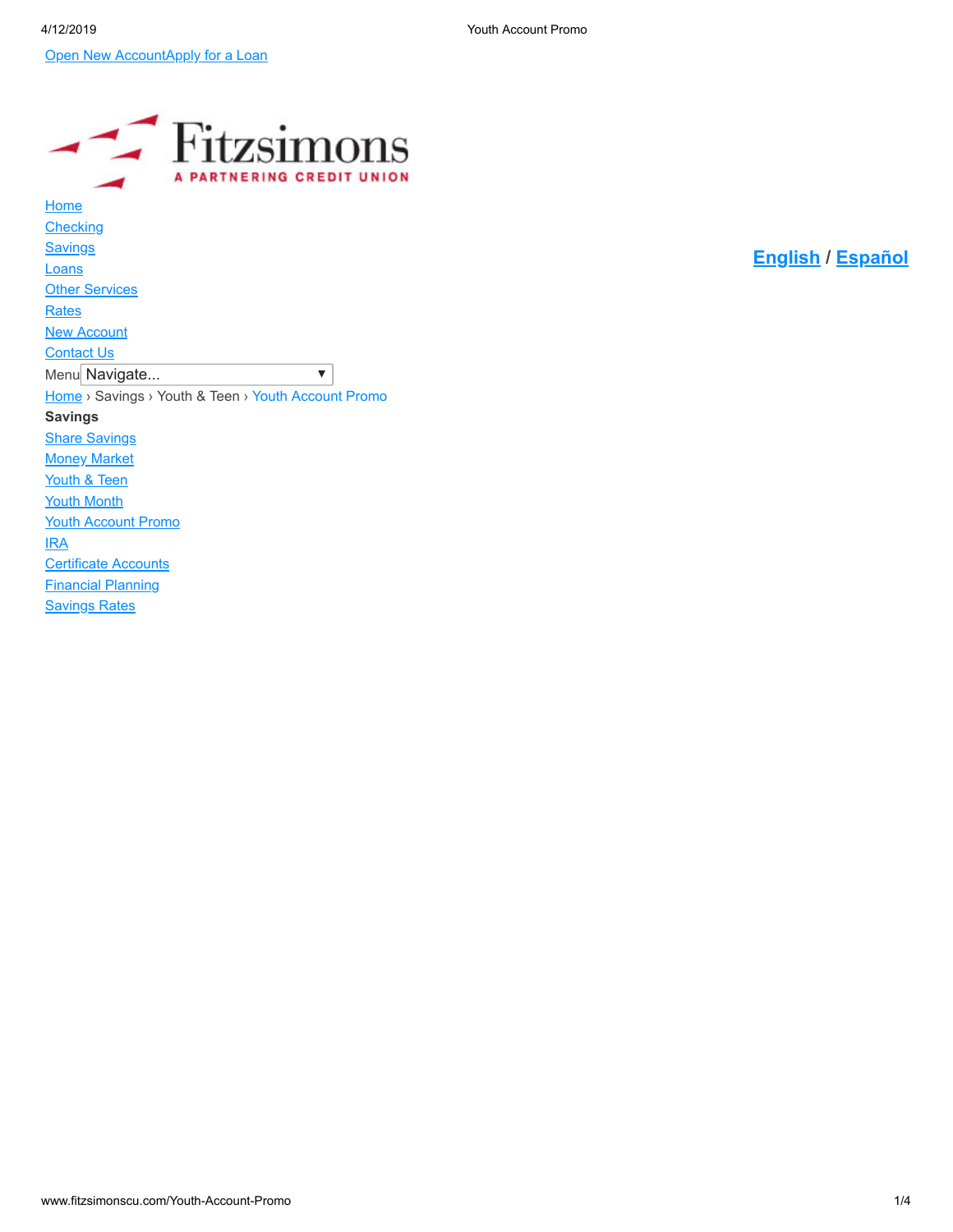# **MAKE TODAY'S DREAMS TOMORROW'S REALITY**



**Invest in their future: Open a Savvy Savers Account**

**\$25 bonus with a new youth account 1 [Interest-bearing savings accounts](http://www.fitzsimonscu.com/Savings/Youth-Teen) 2 [Yearly birthday checks](http://www.fitzsimonscu.com/Savings/Youth-Teen/Birthday-Checks) 3[Financial literacy opportunities](http://www.fitzsimonscu.com/Other-Services/Financial-Education)  [Click for the \\$25 new youth account bonus.](http://www.fitzsimonscu.com/Portals/0/Docs/Youth%20Account%20Promo%20APRIL.pdf?ver=2018-03-31-122557-513)**

**[Open New Savvy Savers Account](https://cs.loanspq.com/consumer/v2/login/landing.aspx?enc2=iSWJzH429lsQnZMCJpKt_RSo_KMRyFhMvV_6dw3CyDa0yytDzgChgEsaImGuHFtIUqYRRf2U0sh7XVQjz3xMC2WIsjf8LG9mlrIQjnaz5zYS55iHaq_FFDOLRsm7ZS_r)** 

*\*Offer expires 04/30/2018. 1) Cannot be combined with any other offer. Must present this coupon to receive offer. Offer good for one (1) \$25 bonus for new member. \$25 bonus will be deposited into Savvy Savers or Teen account as a dividend bonus and will be reported on IRS form 1099-INT. 2) For Savvy Savers and Teen Savings Accounts, a minimum balance of \$250 must be maintained to receive additional dividends. Please check with a Financial Specialist or on our website to see the most current dividend rates. 3) Yearly birthday checks apply to youth account holders ages 2 to 12 only. Upon turning age 13, a member's account will automatically switch to a teen savings account and they will be eligible to open a Teen Checking Account with an adult co-signer. Membership is open to anyone who lives, works, worships or attends school in Aurora, Watkins, Bennett, Strasburg and portions*

www.fitzsimonscu.com/Youth-Account-Promo 2/4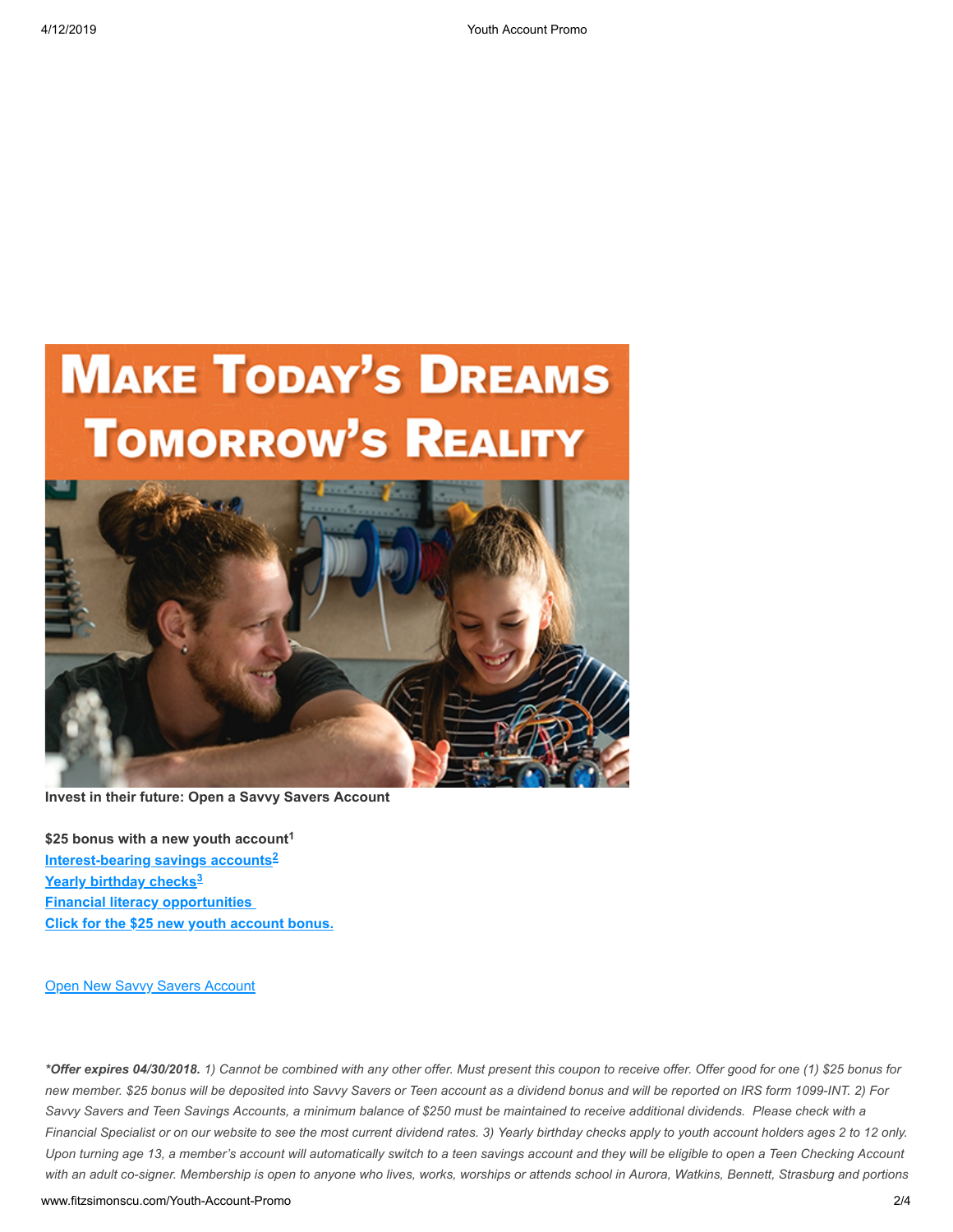#### 4/12/2019 Youth Account Promo

*of eastern Centennial, active and retired military and family members. Minimum opening deposit is \$5. New member must not have had a previous* relationship with Fitzsimons Credit Union to receive offer. Certain restrictions may apply. Offer can be revoked at any time. Federally Insured by *NCUA.*

## **New Accounts**

[Membership Requirements](http://www.fitzsimonscu.com/NewAccount.aspx) **[Open A New Account Online](https://cs.loanspq.com/consumer/v2/login/landing.aspx?enc2=iSWJzH429lsQnZMCJpKt_RSo_KMRyFhMvV_6dw3CyDa0yytDzgChgEsaImGuHFtIUqYRRf2U0sh7XVQjz3xMC2WIsjf8LG9mlrIQjnaz5zYS55iHaq_FFDOLRsm7ZS_r) [About Fitzsimons CU](http://www.fitzsimonscu.com/ContactUs/History.aspx)** [Membership & Account Agreement](http://www.fitzsimonscu.com/Portals/0/PDFs/Membership%20and%20Acct%20Agrmt_CMG%20Loanliner%20D1000A-e_2013.pdf)

### **Personal Services**

**[Safe Deposit Boxes](http://www.fitzsimonscu.com/OtherServices/SafeDepositBoxes.aspx)** [Financial Planning](http://www.fitzsimonscu.com/Savings/FinancialPlanning.aspx) [Mobile Banking](http://www.fitzsimonscu.com/Online-MobileBanking) **[Member Discounts](http://www.fitzsimonscu.com/OtherServices/MemberDiscounts.aspx)** 

# **Useful Info**

[Apply for a Loan](http://www.fitzsimonscu.com/Loans/LoanApplication.aspx) [Guide To Writing Checks](http://www.fitzsimonscu.com/OtherServices/WritingChecks.aspx) [Refer-A-Friend](http://www.fitzsimonscu.com/Refer-A-Friend) [Fees and Disclosures](http://www.fitzsimonscu.com/fees-disclosures) [Paperless eStatements](http://www.fitzsimonscu.com/Checking/OnlineServices/EStatements.aspx) **[Switch Kit](http://www.fitzsimonscu.com/Portals/0/SwitchKit2015.pdf)** [NCUA Insurance Brochure](http://www.fitzsimonscu.com/Portals/0/PDFs/ncuayourinsuredfunds2015.pdf) **[Cyber Security](http://www.fitzsimonscu.com/OtherServices/CyberSecurity.aspx)** [NCUA Consumer Protection Videos](https://www.youtube.com/playlist?list=PL--na5_QagEh3V0FQTi1T71jZThMixuEG&feature=view_all)

#### **Resources**

**[Financial Education](http://www.fitzsimonscu.com/OtherServices/FinancialEducation.aspx)** [Learn about NCUA Share Insurance](http://www.ncua.gov/Pages/default.aspx) [eForms](http://www.fitzsimonscu.com/OtherServices/eForms.aspx)

**(303) 340-3343 Routing Number: 302075458** [About Us](http://www.fitzsimonscu.com/ContactUs/History.aspx) [Contact Us](http://www.fitzsimonscu.com/ContactUs.aspx) **[Careers](javascript:void(window.open() [Privacy Policy](http://www.fitzsimonscu.com/PrivacyStatement.aspx) Be Social with Us:**